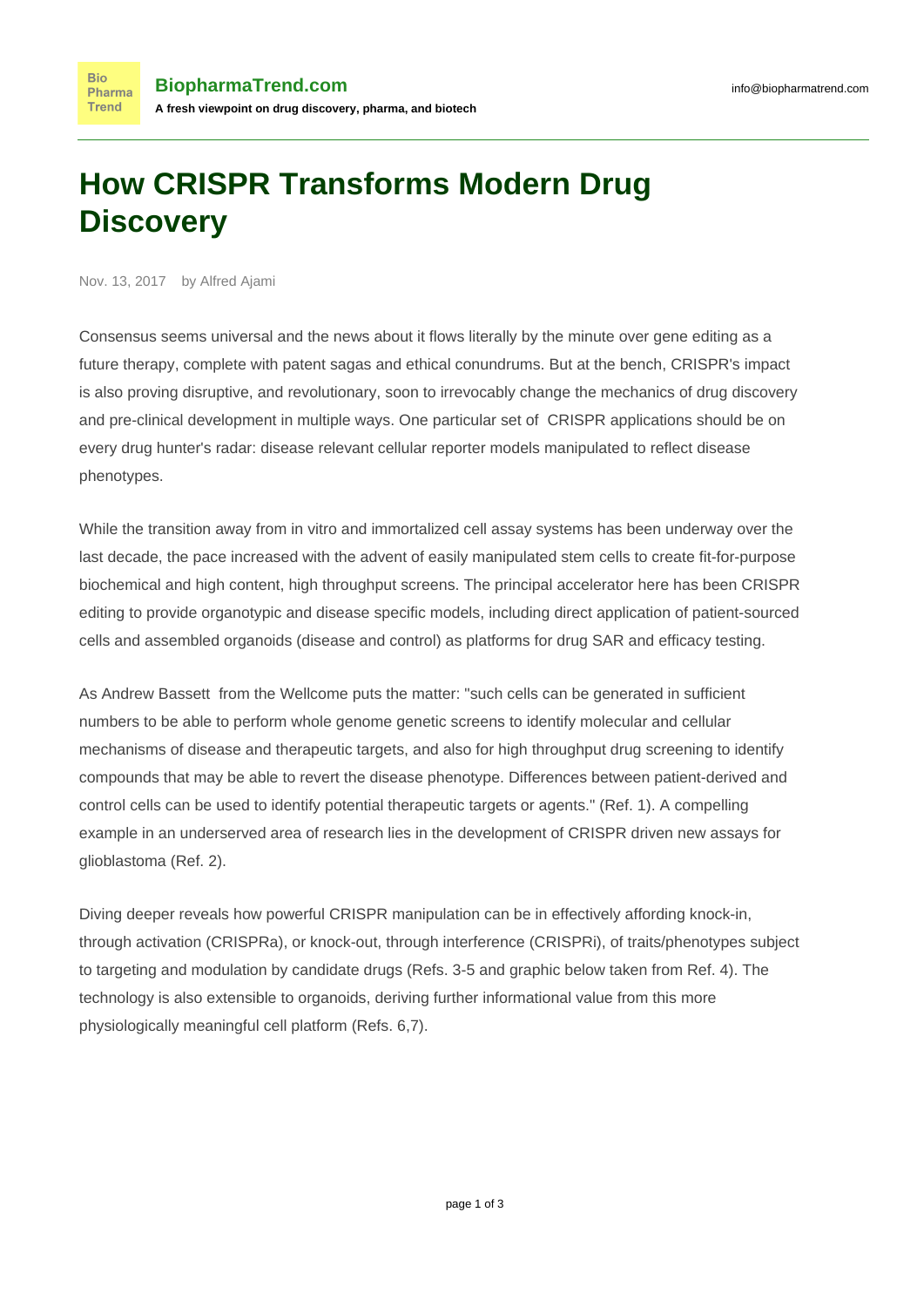**BiopharmaTrend.com**

**Bio** Pharma **Trend** 

**A fresh viewpoint on drug discovery, pharma, and biotech**



Practical applications of CRISPR in cell reporter assays are also noteworthy for by-passing the inconsistencies (or effective impossibility) of either durable or transient transfection in attaching the reporter to a target regulatory element at specific loci of a gene. Representative implementations, with benchmark methodology, include tagging with luciferases and luminescent proteins for both high throughput and high content, imaging assays (Refs. 8-10).

Is CRISPR panacea for discovery and validation assays? The answer depends on the cell-based context, so the exercise left to the reader is to examine the full spectrum of modalities (Ref. 11) where the influence of CRISPR methodology is more likely to be felt.

## **References:**

- 1. Editing the genome of hiPSC with CRISPR/Cas9: disease models, Bassett, Mamm. Genome 2017 (O/A),<http://bit.ly/2xl29Qb>
- 2. Accelerating glioblastoma drug discovery: convergence of patient-derived models, genome editing and phenotypic screening, O'Duibhir et al., Mol. Cell Neurosci. 2017 (O/A), <http://bit.ly/2ho8Kz5>
- 3. Beyond editing: repurposing CRISPR–Cas9 for precision genome regulation and interrogation, Dominguez et al., Nat. Rev. Mol. Cell Biol. 2016 (O/A),<http://bit.ly/2jmfJgb>
- 4. Elucidating drug targets and mechanisms of action by genetic screens in mammalian cells, Kampmann, Chem. Comm. 2016 (not O/A),<http://rsc.li/2jlNTRa>
- 5. CRISPRi and CRISPRa screens in mammalian cells for precision biology and medicine, Kampmann, ACS Chem. Biol. 2017 (not O/A), <http://bit.ly/2jkVrDW>